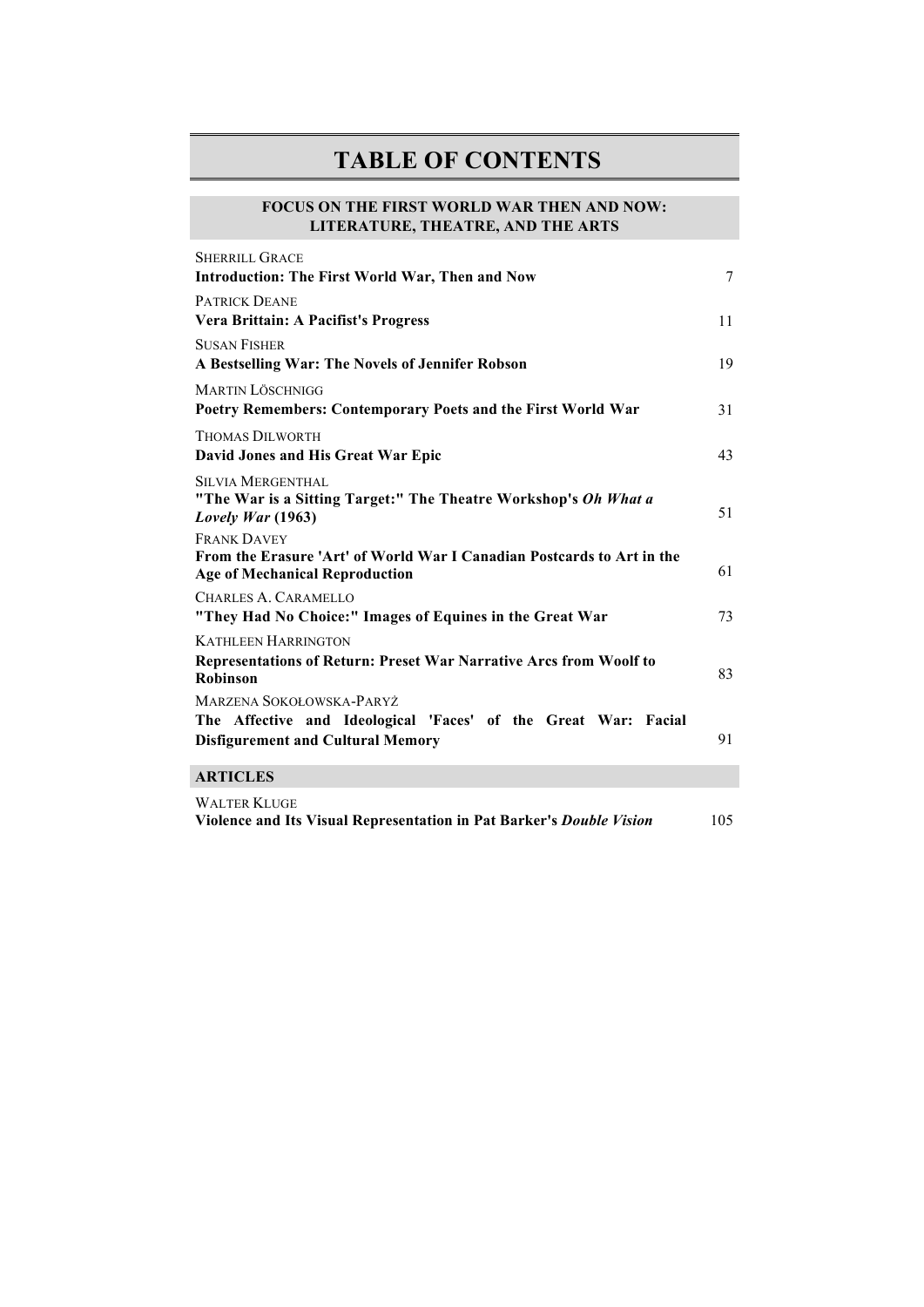| MARÍA DEL PILAR ROYO-GRASA<br>A Challenge to Whiteness: The Development of a Maculate Aesthetic in<br><b>Gail Jones's Sixty Lights</b>                                                                              | 127 |
|---------------------------------------------------------------------------------------------------------------------------------------------------------------------------------------------------------------------|-----|
| <b>SONJA FIELITZ</b><br>"A Silent but Impressive Language:" The Public and Private Lives of<br><b>Charlotte of Mecklenburg-Strelitz</b>                                                                             | 145 |
| <b>REVIEWS</b>                                                                                                                                                                                                      |     |
| Paul Raffield. The Art of Law in Shakespeare. Oxford and Portland, OR:<br>Hart Publishing, 2017.<br>- by KLAUS STIERSTORFER                                                                                         | 157 |
| Simon Goldhill. A Very Queer Family Indeed. Sex, Religion, and the<br>Bensons in Victorian Britain. Chicago, IL, and London: University of<br>Chicago Press 2016.                                                   |     |
| - by MARTIN SPIES                                                                                                                                                                                                   | 159 |
| Jan Wilm. The Slow Philosophy of J.M. Coetzee. London: Bloomsbury,<br>2016.<br>- by CAROLINE LUSIN                                                                                                                  | 160 |
| Sebastian Berg. Intellectual Radicalism after 1989. Crisis and Re-<br>orientation in the British and the American Left. Bielefeld: transcript,<br>2016.                                                             |     |
| - by CHRISTIAN HUCK                                                                                                                                                                                                 | 162 |
| Andrew James Johnston and Kai Wiegandt, eds. The Return of the<br><b>Historical Novel? Thinking About Fiction and History After Historiographic</b><br>Metafiction. Heidelberg: Winter, 2017.<br>- by HANNAH PARDEY | 164 |
| Anette Pankratz and Claus-Ulrich Viol, eds. (Un)Making the Monarchy.<br>Heidelberg: Winter. 2017.<br>- by INES DETMERS                                                                                              | 166 |
| Kerstin Frank and Caroline Lusin, eds. Finance, Terror, and Science on<br>Stage. Current Public Concerns in 21 <sup>st</sup> -Century British Drama. Tübingen:<br>Narr Francke Attempto, 2017.                      |     |
| - by JULIA BOLL                                                                                                                                                                                                     | 168 |
| Cecile Sandten, Claudia Gualtieri, Roberto<br>Pedretti,<br>and Eike<br>Kronshage, eds. Crisis, Risks and New Regionalisms in Europe. Emergency<br>Diasporas and Borderlands. Trier: WVT, 2017.                      |     |
| - by MARK SCHMITT                                                                                                                                                                                                   | 170 |
| Guido Rings. The Other in Contemporary Migrant Cinema: Imagining a<br>New Europe. New York and London: Routledge, 2016.                                                                                             |     |
| - by Christina Langhans                                                                                                                                                                                             | 172 |